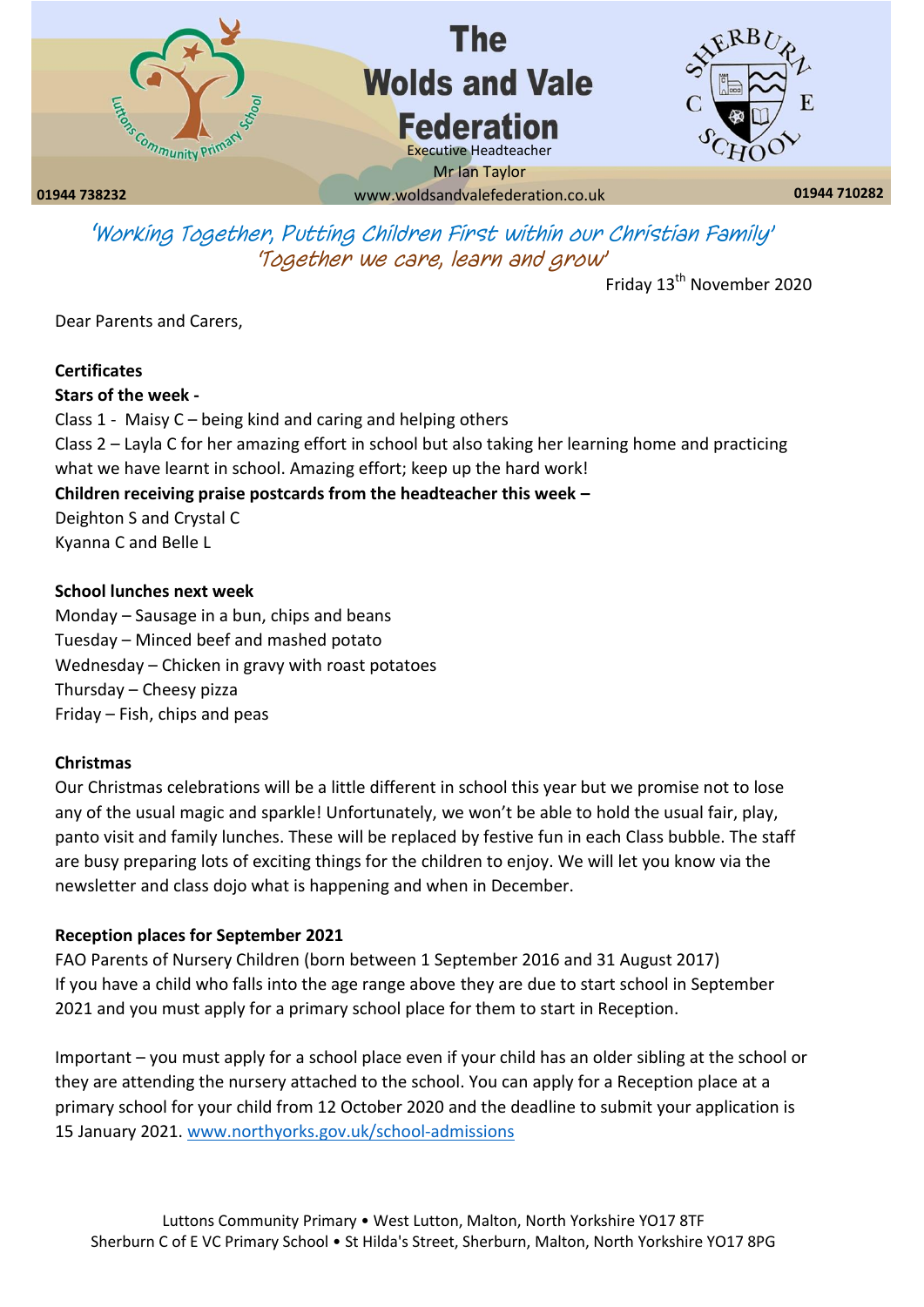

# **Children in need**

Thank you to everyone who has donated to children in need, so far we have raised £28. Everyone looks amazing in their outfits! The winners of the decorated duck competitions are as follows –

Class 1 –

- Head Teachers choice Maisy C -Michael Schuquacker
- Best duck in class Sara C Princess Duck
- Most creative duck Lewis P Super Duck
- Funniest duck -Harlea G Duckness of Cambridge



Class 2 –

- Best duck in class Layla C Albus Duckledor
- Most creative Bailey G Mr Taylor-Duck
- Funniest duck Adam H James Pond
- Head Teachers choice Ellie C Doctor Duck

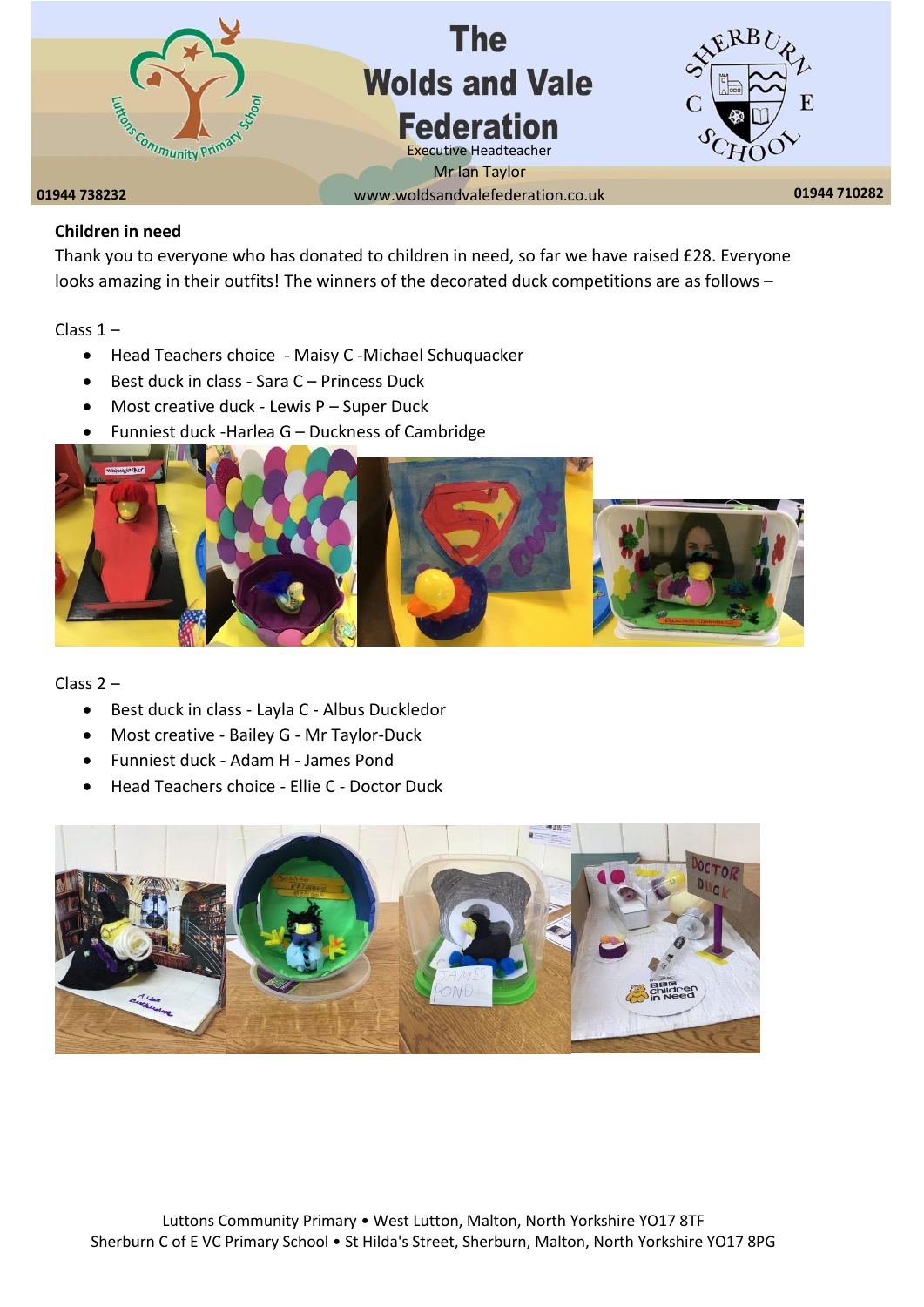

#### **Remembrance Day**

Class bubbles have performed their own acts of remembrance this week and discussed the importance of this date. We have been busy painting rocks with poppies and creating some whole class artwork that has been taken to Yorkshire Housing for a community notice board. More details from Mrs Ridley below-



*'As part of our 'Raising Aspirations' programme, where we encourage children to think about their future aspirations, we are providing opportunities for the children to speak to different businesses to allow them to gain an insight into different career paths and opportunities.* 

*Yorkshire Housing, a charitable housing association, have partnered with Positive Footprints, who lead the 'Raising Aspirations' programme. Yorkshire Housing owns and manages over 18,000 properties and provide a range of services to help people in their communities live independently. They have a strong emphasis on helping customers into training and employment; our programme gets children thinking about careers from a young age.*

*For Remembrance Day, we sent some of our work to Yorkshire Housing for them to display in their communal areas. Our work will have been seen by members of the local community who work with them. Yorkshire Housing were delighted with the work that the children produced, and I think you will agree that their display looks fantastic.'*

#### **Governor vacancy**

The Wolds and Vale governing body are looking to recruit a governor to the board, this is a Coopted skills based position and not a parent governor role but anyone can apply. Why volunteer to be a school governor or trustee?

School governors make a valuable contribution to children's education, opportunities and futures. Being a school governor is a challenging but hugely rewarding role. It will give you the chance to make a real difference to young people, give something back to your local community and use and